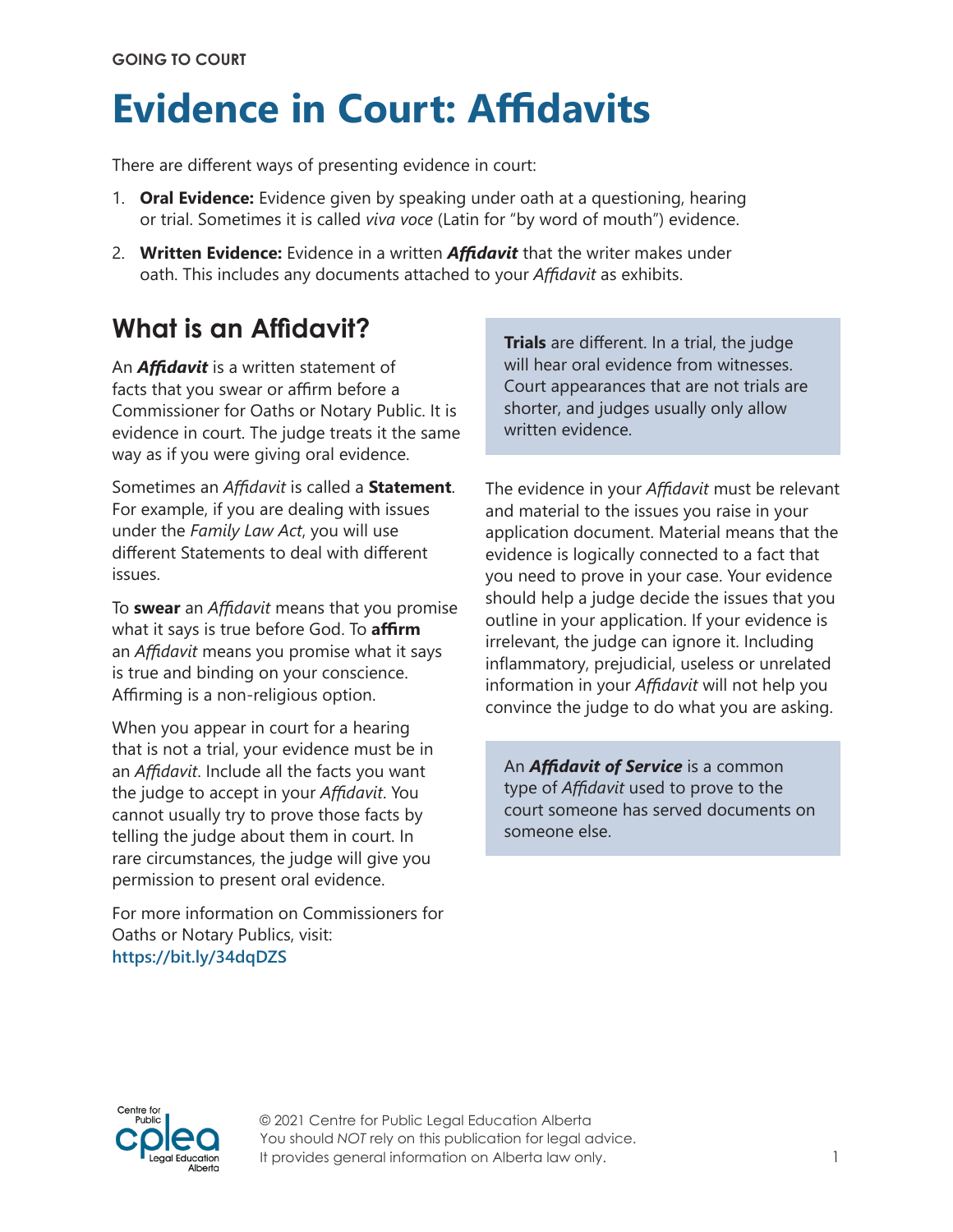# **What is an exhibit?**

An **exhibit** is a record (such as a document, email or photo) that you attach to an *Affidavit*. For example, if you are applying to the court for child support for extraordinary expenses, you might want to attach the receipts or other proof of the amount of the expense to the *Affidavit*. If you are going to include exhibits, you must reference them in your *Affidavit*. You must mark all exhibits using consecutive numbers or letters so that they are easy to find.

For example:

- Attached as Exhibit "A" is a copy of the receipt for Joey's braces.
- Attached as Exhibit "B" is a copy of the estimate for the root canal procedure that Joey needs.

You must include your exhibits behind your *Affidavit*. The original copy of the *Affidavit* should have exhibits separated by labeled tabs.

You can find court forms on the Alberta Courts website: **[www.albertacourts.ca](http://www.albertacourts.ca)**

You can also contact **Resolution and Court Administration Services** for help locating these forms and the court process generally.

# **Preparing an Affidavit**

# **Formal Requirements of an Affidavit**

- $\Box$  On the front page, indicate your full name and the date you swear the *Affidavit*.
- $\Box$  Identify your address or municipality. For example, "I, John Smith, of 11111-111 Street, Edmonton, am making this affidavit…" or "I, John Smith, of the City of Edmonton, am making this affidavit…"
- ⃣ Write the *Affidavit* in the first person, as if you were speaking. For example, "I have two children with the respondent."
- ⃣ Organize the *Affidavit* into numbered paragraphs. Each paragraph should be short (only a few sentences).
- $\Box$  Express dates and numbers using numerals, unless the meaning is clearer using a combination of numerals and words. For example, it might make sense to state the date of a marriage as "We were married on July 12, 2007" instead of "We were married on 12/07/2007."

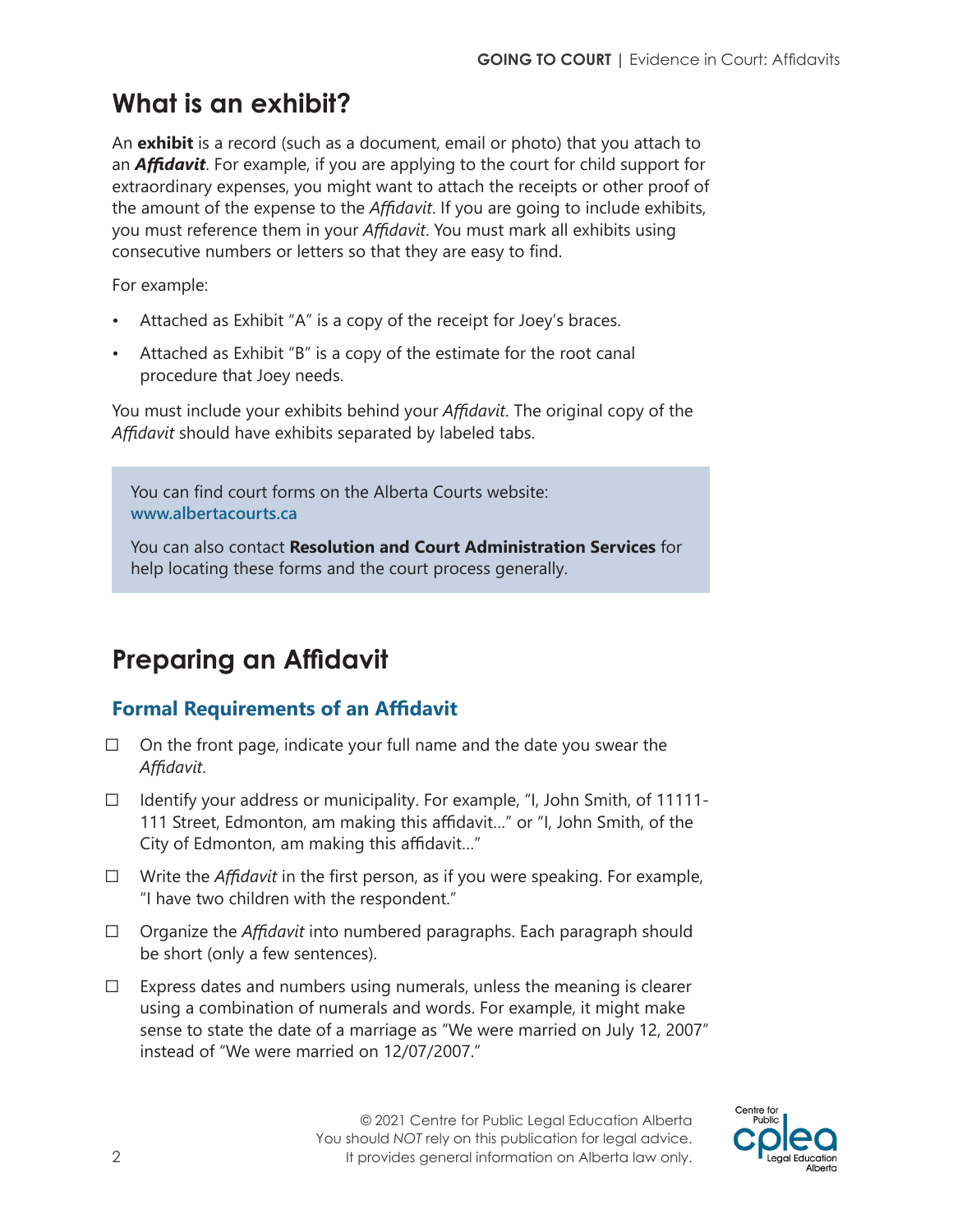- ⃣ Sign and swear or affirm the *Affidavit* in front of a Commissioner for Oaths (if it is being used in a court in Alberta) or a Notary Public (if it is being used in a court outside Alberta).
- ⃣ State when, where and before whom the *Affidavit* was sworn.
- ⃣ Make sure the person who administers the oath signs the *Affidavit* and the exhibits.
- ⃣ Attach any records mentioned in the *Affidavit* as exhibits.
- ⃣ Staple or bind the *Affidavit* if you are using it in court. This is not a rule but it will keep the court clerks and the judge a lot happier.

# **Techinical Requirements**

- 8.5" x 11" paper with one inch margins
- 12-point font, Times New Roman
- 1.5 line spacing
- Single-sided (print on only one side of the paper)
- Handwritten documents must be legible

# **Page Limits**

Sometimes, there is a page limit for your *Affidavit* – the form and the exhibits.

For family cases in the Court of Queen's Bench, there are page limits for the *Affidavit* (excluding the exhibits) and the exhibits cannot be more than 40 pages total. See Practice Note 2 and the Court's tip sheet called "Family Practice Note 2 Tipsheet for Parties – Filing an Application" for more information. **<https://bit.ly/3rgQXvK>**